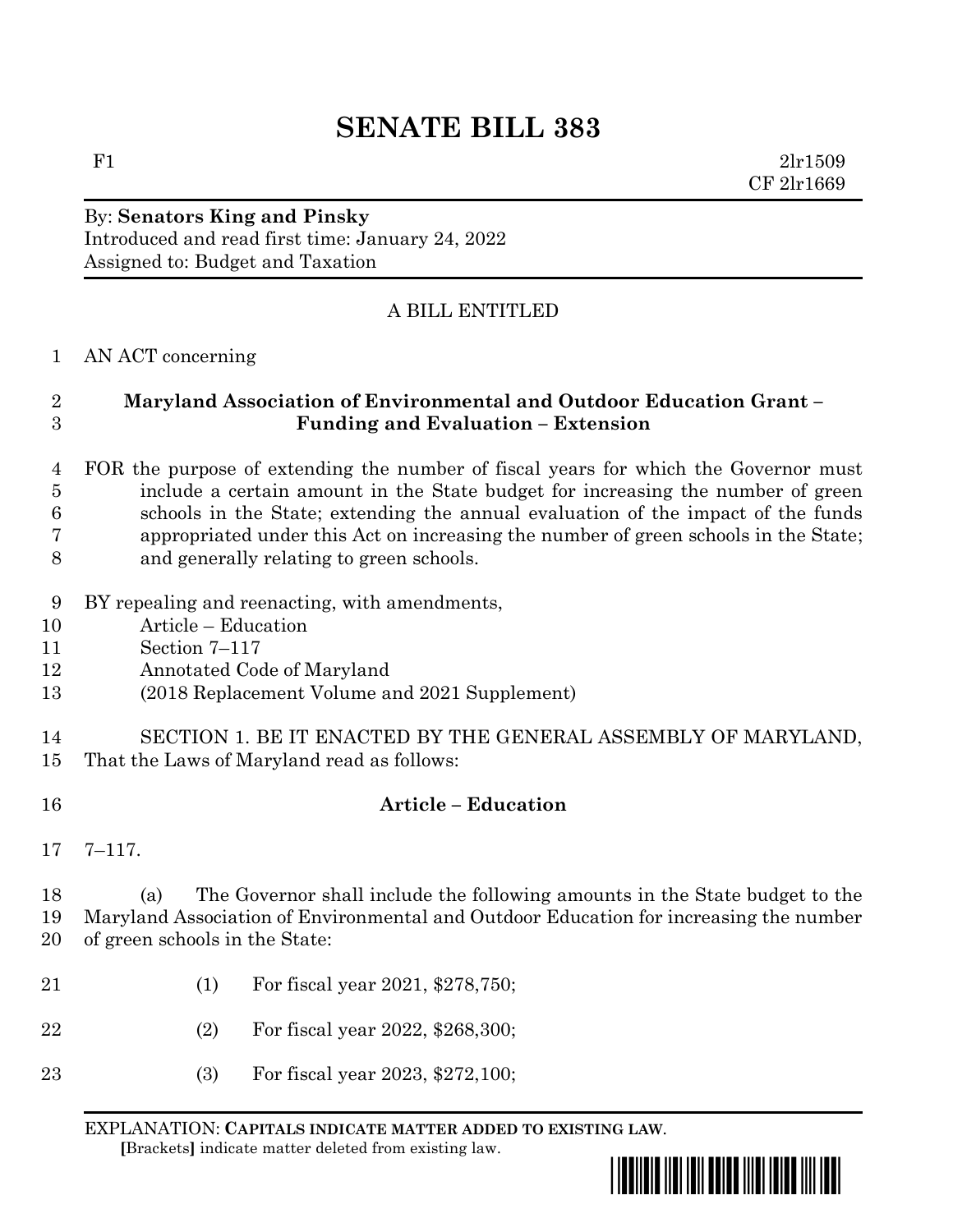|                              | $\sqrt{2}$                                                                                                                                                                                                                                                                                                                                                                              | <b>SENATE BILL 383</b>                                                        |       |                                                                            |  |  |  |
|------------------------------|-----------------------------------------------------------------------------------------------------------------------------------------------------------------------------------------------------------------------------------------------------------------------------------------------------------------------------------------------------------------------------------------|-------------------------------------------------------------------------------|-------|----------------------------------------------------------------------------|--|--|--|
| $\mathbf{1}$                 |                                                                                                                                                                                                                                                                                                                                                                                         | (4)                                                                           |       | For fiscal year 2024, \$276,400;                                           |  |  |  |
| $\overline{2}$               |                                                                                                                                                                                                                                                                                                                                                                                         | (5)                                                                           |       | For fiscal year 2025, \$280,850; [and]                                     |  |  |  |
| $\boldsymbol{3}$             |                                                                                                                                                                                                                                                                                                                                                                                         | (6)                                                                           |       | FOR FISCAL YEAR 2026, \$280,850;                                           |  |  |  |
| $\overline{4}$               |                                                                                                                                                                                                                                                                                                                                                                                         | (7)                                                                           |       | FOR FISCAL YEAR 2027, \$280,850; AND                                       |  |  |  |
| $\overline{5}$               |                                                                                                                                                                                                                                                                                                                                                                                         | [(6)] (8)                                                                     |       | For fiscal year [2026] 2028, \$216,600.                                    |  |  |  |
| 6<br>7                       | (b)<br>as follows:                                                                                                                                                                                                                                                                                                                                                                      | The appropriations made under subsection (a) of this section may only be used |       |                                                                            |  |  |  |
| $8\,$<br>9<br>10<br>11<br>12 | To support professional development, assist with transportation of<br>(1)<br>students to and from environmentally focused activities, or support school projects that<br>incorporate environmental best practices for waste and recycling, energy conservation,<br>water conservation, schoolyard habitat, outdoor classrooms, transportation, or health, the<br>following allocations: |                                                                               |       |                                                                            |  |  |  |
| 13                           |                                                                                                                                                                                                                                                                                                                                                                                         |                                                                               | (i)   | For fiscal year 2021, \$115,000;                                           |  |  |  |
| 14                           |                                                                                                                                                                                                                                                                                                                                                                                         |                                                                               | (ii)  | For fiscal year 2022, \$115,300;                                           |  |  |  |
| 15                           |                                                                                                                                                                                                                                                                                                                                                                                         |                                                                               | (iii) | For fiscal year 2023, \$115,600;                                           |  |  |  |
| 16                           |                                                                                                                                                                                                                                                                                                                                                                                         |                                                                               | (iv)  | For fiscal year 2024, \$116,000;                                           |  |  |  |
| 17                           |                                                                                                                                                                                                                                                                                                                                                                                         |                                                                               | (v)   | For fiscal year 2025, \$116,250; [and]                                     |  |  |  |
| 18                           |                                                                                                                                                                                                                                                                                                                                                                                         |                                                                               | (VI)  | FOR FISCAL YEAR 2026, \$116,250;                                           |  |  |  |
| 19                           |                                                                                                                                                                                                                                                                                                                                                                                         |                                                                               |       | (VII) FOR FISCAL YEAR 2027, \$116,250; AND                                 |  |  |  |
| 20                           |                                                                                                                                                                                                                                                                                                                                                                                         |                                                                               |       | $\lceil$ (vi) (VIII) For fiscal year $\lceil 2026 \rceil$ 2028, \$116,600; |  |  |  |
| 21<br>22<br>23               | To increase the number of environmental educators in the State who<br>(2)<br>will provide green schools training and assist schools with becoming a green school, the<br>following allocations:                                                                                                                                                                                         |                                                                               |       |                                                                            |  |  |  |
| 24                           |                                                                                                                                                                                                                                                                                                                                                                                         |                                                                               | (i)   | For fiscal year 2021, \$125,750;                                           |  |  |  |
| $25\,$                       |                                                                                                                                                                                                                                                                                                                                                                                         |                                                                               | (ii)  | For fiscal year 2022, \$130,000;                                           |  |  |  |
| 26                           |                                                                                                                                                                                                                                                                                                                                                                                         |                                                                               | (iii) | For fiscal year 2023, \$133,500;                                           |  |  |  |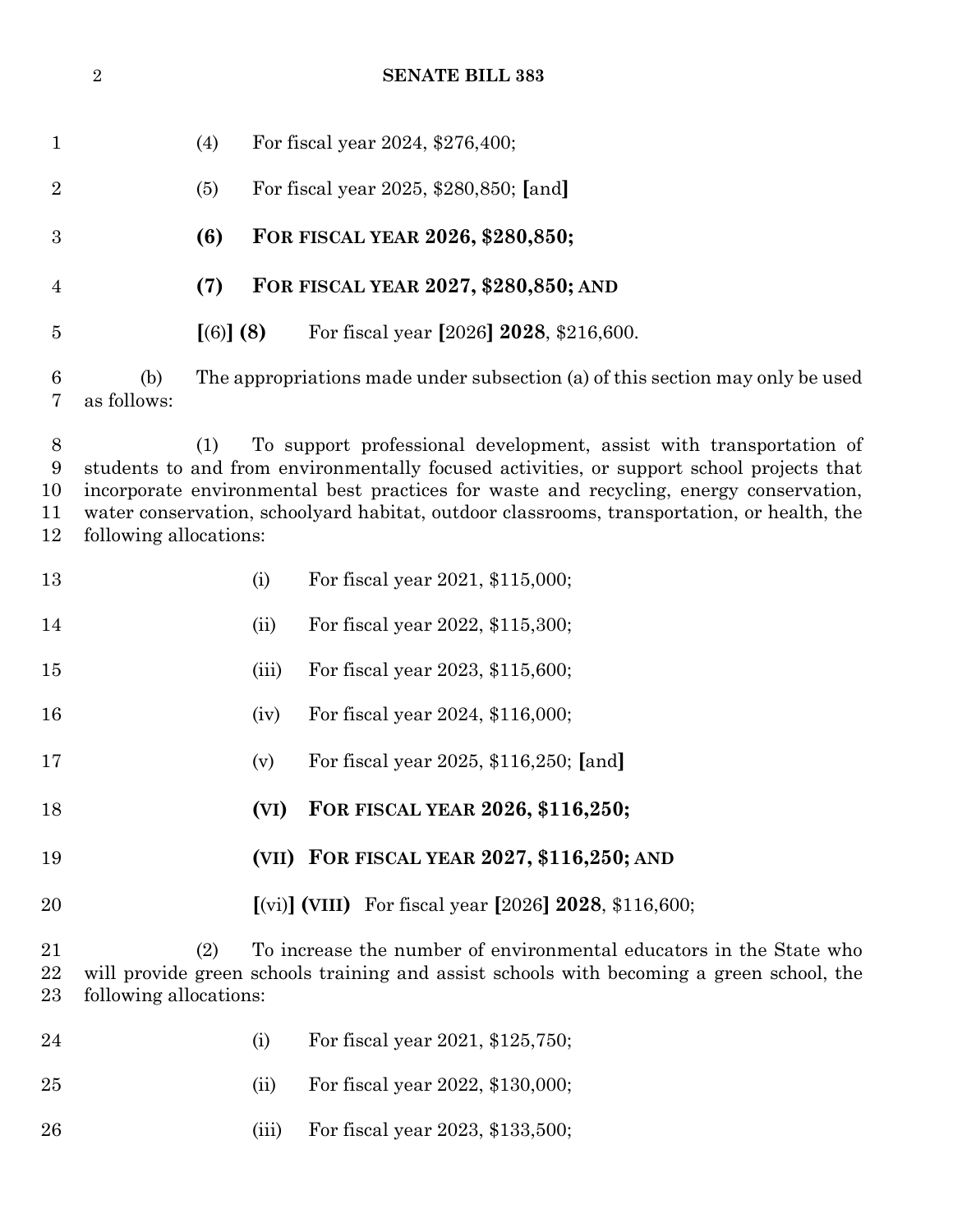#### **SENATE BILL 383** 3

| $\mathbf{1}$     |                                                                                                                                                                                                                                                | (iv)  | For fiscal year 2024, \$137,400;                                              |  |  |  |
|------------------|------------------------------------------------------------------------------------------------------------------------------------------------------------------------------------------------------------------------------------------------|-------|-------------------------------------------------------------------------------|--|--|--|
| $\sqrt{2}$       |                                                                                                                                                                                                                                                | (v)   | For fiscal year 2025, \$141,600; [and]                                        |  |  |  |
| $\boldsymbol{3}$ |                                                                                                                                                                                                                                                | (VI)  | FOR FISCAL YEAR 2026, \$141,600;                                              |  |  |  |
| $\overline{4}$   |                                                                                                                                                                                                                                                |       | (VII) FOR FISCAL YEAR 2027, \$141,600; AND                                    |  |  |  |
| $\overline{5}$   |                                                                                                                                                                                                                                                |       | [(vi)] (VIII) For fiscal year [2026] $2028$ , \$85,000;                       |  |  |  |
| 6                | (3)                                                                                                                                                                                                                                            |       | To support statewide green school events, the following allocations:          |  |  |  |
| 7                |                                                                                                                                                                                                                                                | (i)   | For each of fiscal years 2021 through [2025] 2027, \$8,000; and               |  |  |  |
| 8                |                                                                                                                                                                                                                                                | (ii)  | For fiscal year [2026] 2028, \$6,000;                                         |  |  |  |
| 9<br>10<br>11    | To conduct, in accordance with subsection (c) of this section, an annual<br>(4)<br>evaluation of the impact of the funds appropriated under this section on increasing the<br>number of green schools in the State, the following allocations: |       |                                                                               |  |  |  |
| 12               |                                                                                                                                                                                                                                                | (i)   | For each of fiscal years 2021 through [2025] 2027, \$10,000; and              |  |  |  |
| 13               |                                                                                                                                                                                                                                                | (ii)  | For fiscal year [2026] 2028, \$4,000; and                                     |  |  |  |
| 14<br>15         | To create an online application form for a school to apply to get funding<br>(5)<br>under this section, the following allocations:                                                                                                             |       |                                                                               |  |  |  |
| 16               |                                                                                                                                                                                                                                                | (i)   | For fiscal year 2021, \$20,000; and                                           |  |  |  |
| 17               |                                                                                                                                                                                                                                                | (ii)  | For each of fiscal years 2022 through [2026] 2028, \$5,000.                   |  |  |  |
| 18               | $\left( \mathrm{c}\right)$                                                                                                                                                                                                                     |       | The annual evaluation funded under subsection $(b)(4)$ of this section shall: |  |  |  |
| 19               | (1)                                                                                                                                                                                                                                            |       | Be conducted annually in calendar years 2022 through [2027] 2029;             |  |  |  |
| 20<br>21         | Be conducted by an independent contractor that has experience<br>(2)<br>evaluating environmental programs;                                                                                                                                     |       |                                                                               |  |  |  |
| $\bf{22}$        | (3)                                                                                                                                                                                                                                            |       | Examine whether the funding has:                                              |  |  |  |
| 23               |                                                                                                                                                                                                                                                | (i)   | Increased support for the development of green schools;                       |  |  |  |
| 24               |                                                                                                                                                                                                                                                | (ii)  | Provided professional development to more teachers; and                       |  |  |  |
| 25               |                                                                                                                                                                                                                                                | (iii) | Increased the environmental literacy of students; and                         |  |  |  |